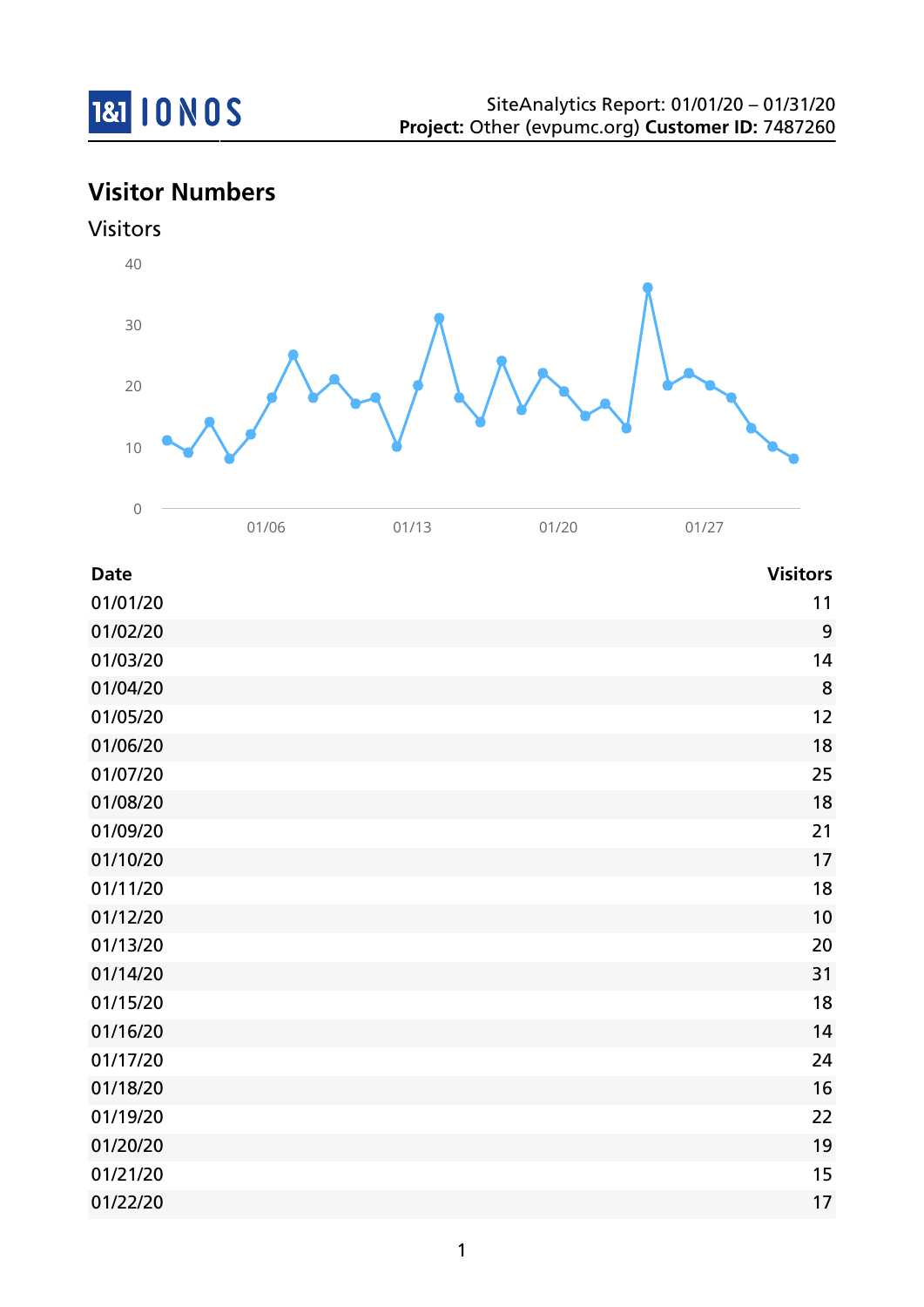

| <b>Date</b>  | <b>Visitors</b> |
|--------------|-----------------|
| 01/23/20     | 13              |
| 01/24/20     | 36              |
| 01/25/20     | 20              |
| 01/26/20     | 22              |
| 01/27/20     | 20              |
| 01/28/20     | 18              |
| 01/29/20     | 13              |
| 01/30/20     | 10              |
| 01/31/20     | 8               |
| <b>Total</b> | 537             |

## Sessions



| <b>Date</b> | <b>Sessions</b> |
|-------------|-----------------|
| 01/01/20    | 11              |
| 01/02/20    | 9               |
| 01/03/20    | 14              |
| 01/04/20    | 8               |
| 01/05/20    | 12              |
| 01/06/20    | 19              |
| 01/07/20    | 25              |
| 01/08/20    | 18              |
| 01/09/20    | 21              |
| 01/10/20    | 17              |
| 01/11/20    | 18              |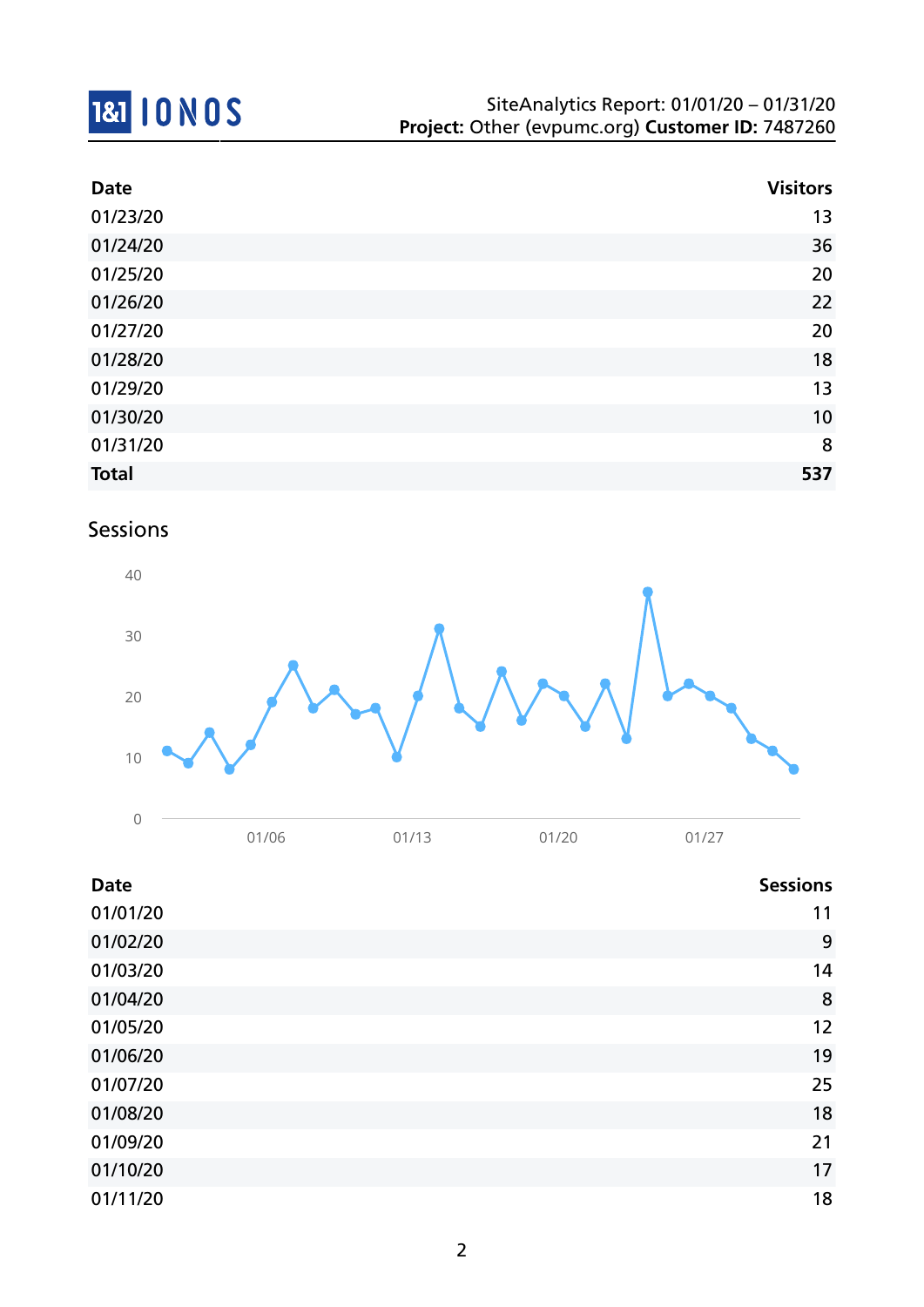

| <b>Date</b>  | <b>Sessions</b> |
|--------------|-----------------|
| 01/12/20     | 10              |
| 01/13/20     | 20              |
| 01/14/20     | 31              |
| 01/15/20     | 18              |
| 01/16/20     | 15              |
| 01/17/20     | 24              |
| 01/18/20     | 16              |
| 01/19/20     | 22              |
| 01/20/20     | 20              |
| 01/21/20     | 15              |
| 01/22/20     | 22              |
| 01/23/20     | 13              |
| 01/24/20     | 37              |
| 01/25/20     | 20              |
| 01/26/20     | 22              |
| 01/27/20     | 20              |
| 01/28/20     | 18              |
| 01/29/20     | 13              |
| 01/30/20     | 11              |
| 01/31/20     | 8               |
| <b>Total</b> | 547             |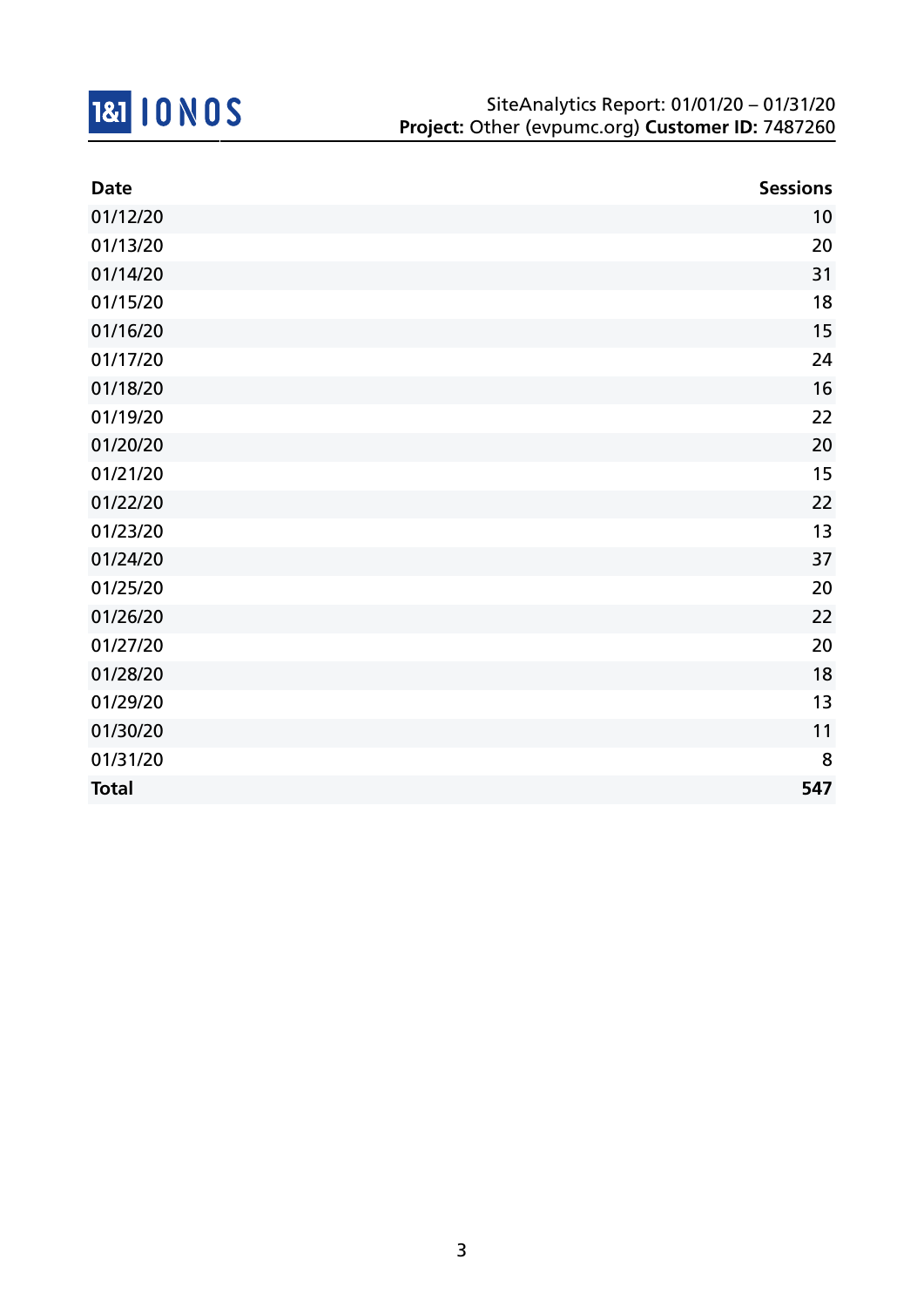

### Search Engine Robots



| <b>Search Engine Robots</b> | <b>Sessions</b> | Percentage |
|-----------------------------|-----------------|------------|
| Crawler4j                   | 146             | 22.02%     |
| bingbot/2.0                 | 137             | 20.66%     |
| Applebot/0.1                | 66              | 9.95%      |
| AhrefsBot                   | 52              | 7.84%      |
| SemrushBot                  | 52              | 7.84%      |
| Googlebot-Mobile            | 43              | 6.49%      |
| 360Spider                   | 31              | 4.68%      |
| Sogou web spider/4.0        | 27              | 4.07%      |
| <b>SEOkicks</b>             | 23              | 3.47%      |
| CCBot/2.0                   | 19              | 2.87%      |
| Googlebot/2.1               | 12              | 1.81%      |
| YandexBot/3.0               | 12              | 1.81%      |
| MJ12bot/v1.4.8              | 8               | 1.21%      |
| SeznamBot/3.2               | $\overline{7}$  | 1.06%      |
| DuckDuckGo-Favicons-Bot/1.0 | 6               | 0.90%      |
| GoogleWebLight              | 6               | 0.90%      |
| WikiDo/1.1                  | 6               | 0.90%      |
| Mail.RU_Bot/2.0             | 3               | 0.45%      |
| Baiduspider/2.0             | $\overline{2}$  | 0.30%      |
| AdsBot-Google               | 1               | 0.15%      |
| CATExplorador/1.0beta       | 1               | 0.15%      |
| Qwantify/2.4w               | 1               | 0.15%      |
| Yahoo! Slurp                | 1               | 0.15%      |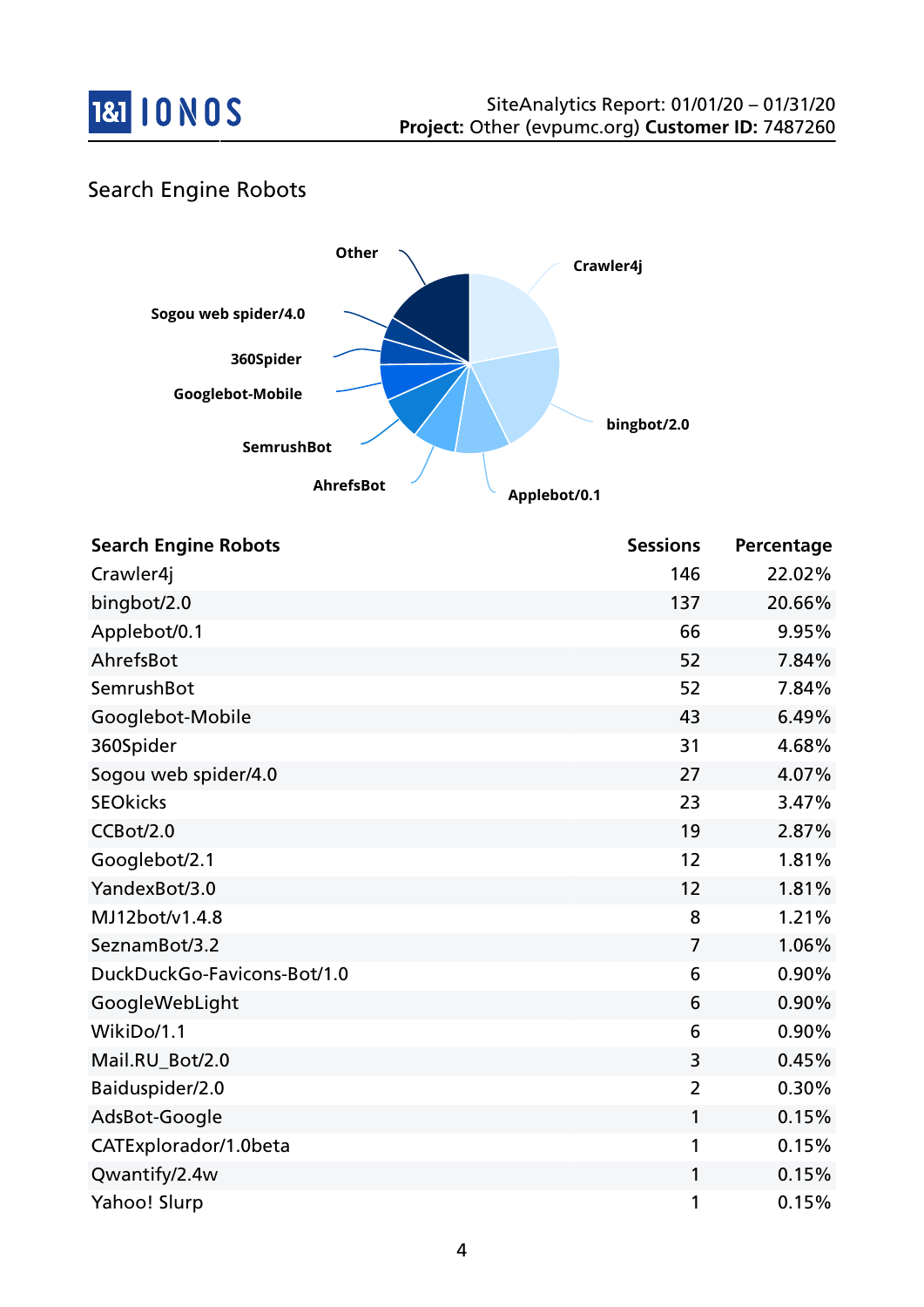

| <b>Search Engine Robots</b> |     | Sessions Percentage |
|-----------------------------|-----|---------------------|
| netEstate NE Crawler        |     | $0.15\%$            |
| <b>Total</b>                | 663 | 100.00%             |

# **Page Analysis**

# Most Frequently Visited Pages



| <b>Pages</b>             | <b>Sessions</b> | Percentage |
|--------------------------|-----------------|------------|
| /Default.htm             | 522             | 31.95%     |
| /Elim.htm                | 81              | 4.96%      |
| /Sermons.htm             | 79              | 4.83%      |
| /Announce.htm            | 68              | 4.16%      |
| /St_Johns.htm            | 65              | 3.98%      |
| /web_links.htm           | 65              | 3.98%      |
| /Believe.htm             | 62              | 3.79%      |
| /Stats.htm               | 61              | 3.73%      |
| /NewsLetterIdx.htm       | 60              | 3.67%      |
| /M-Statement.htm         | 59              | 3.61%      |
| <b>Morship.htm</b>       | 55              | 3.37%      |
| /Calendar.htm            | 51              | 3.12%      |
| /Elim_M-Statement.htm    | 47              | 2.88%      |
| /CalendarOld.htm         | 42              | 2.57%      |
| /Elim-HISTORY.htm        | 40              | 2.45%      |
| /StJohns_M-Statement.htm | 38              | 2.33%      |
| /valley_views1013.htm    | 38              | 2.33%      |
| /St_Johns-HISTORY.htm    | 37              | 2.26%      |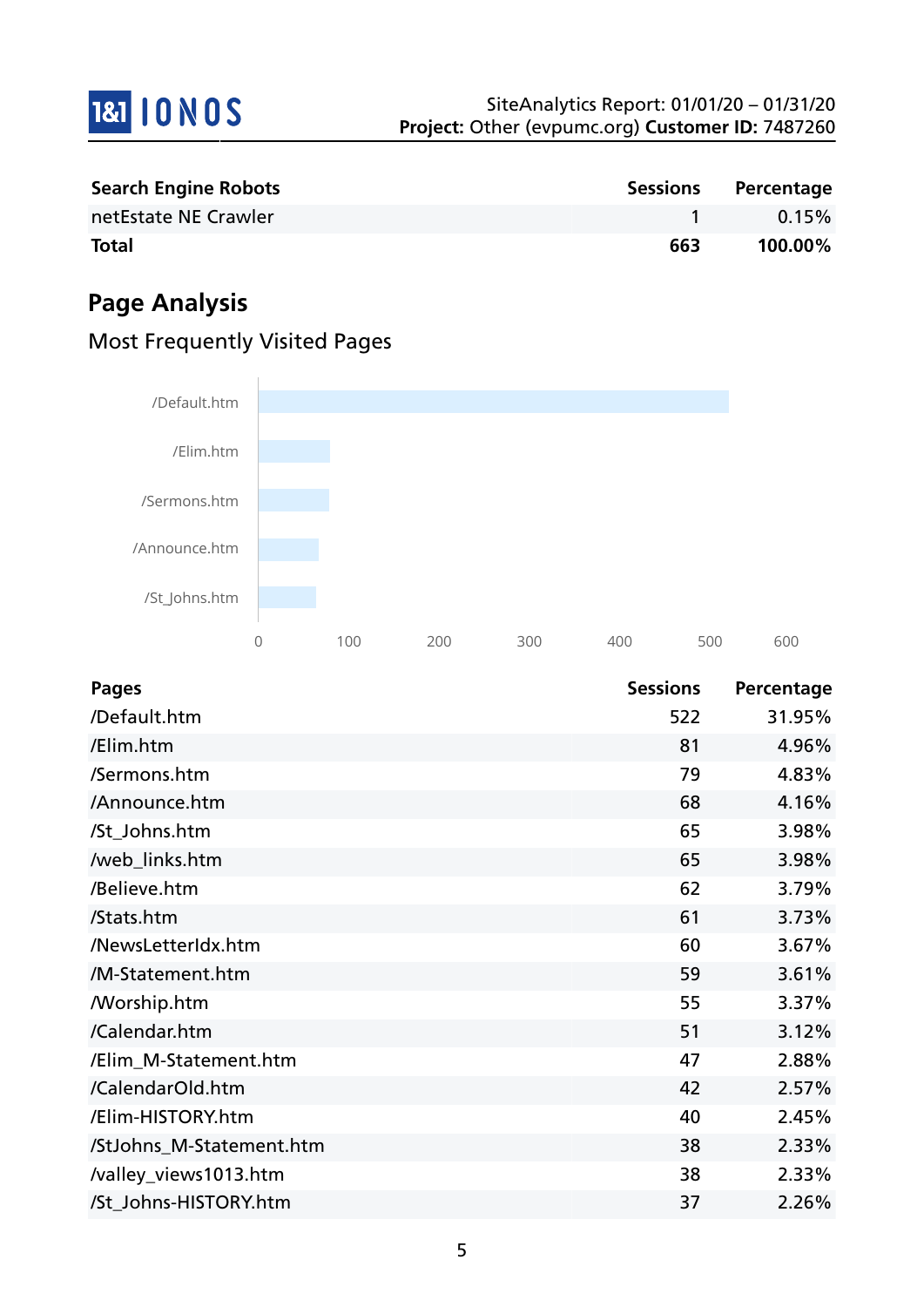

| <b>Pages</b>          | <b>Sessions</b> | Percentage |
|-----------------------|-----------------|------------|
| /valley_views0813.htm | 36              | 2.20%      |
| /valley_views0913.htm | 36              | 2.20%      |
| /valley_views1113.htm | 36              | 2.20%      |
| /missions.htm         | 33              | 2.02%      |
| /Bulletins.htm        | 8               | 0.49%      |
| /Ann040614.htm        | $\overline{4}$  | 0.24%      |
| /Ann062214.htm        | 4               | 0.24%      |
| /Ann-old.htm          | 3               | 0.18%      |
| /Ann011214.htm        | 3               | 0.18%      |
| /Announce1.htm        | 1               | 0.06%      |
| <b>Total</b>          | 1,634           | 100.00%    |

## Keywords



| <b>Keywords</b>                                  | <b>Sessions</b> |
|--------------------------------------------------|-----------------|
| st johns united methodist church williamsport pa |                 |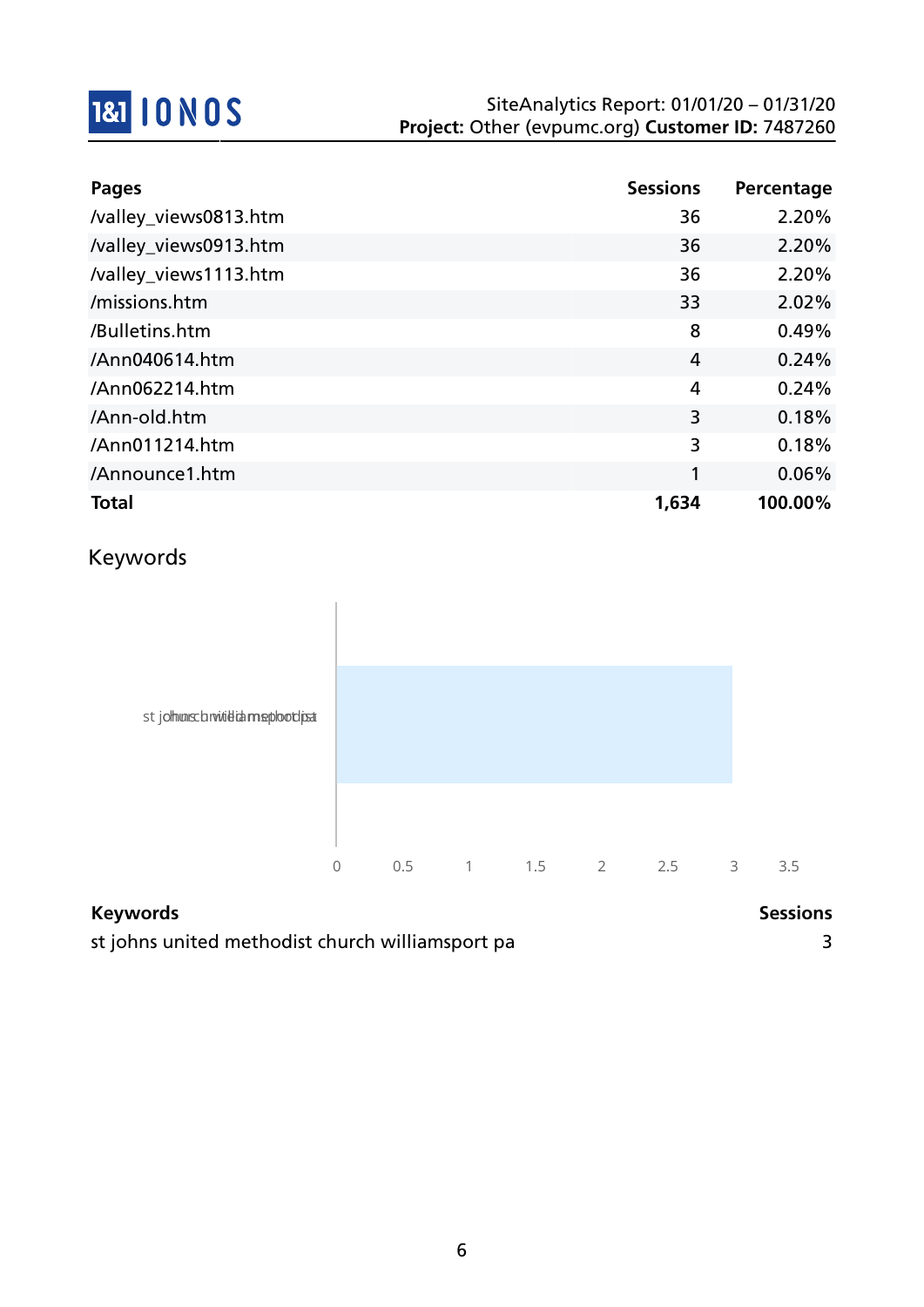

## Referring Pages



| <b>Pages</b>                                          | <b>Sessions</b> |
|-------------------------------------------------------|-----------------|
| http://www.google.com/url                             | 31              |
| https://www.google.com/                               | 26              |
| http://flalib.org                                     | 6               |
| http://www.google.com/                                | 5               |
| http://www.sogou.com/web                              | 5               |
| evpumc.org                                            | 4               |
| http://progressive-seo.com                            | 4               |
| http://www.bing.com/search                            | 3               |
| android-app://com.google.android.googlequicksearchbox | 1               |
| http://agamogenesis.best/                             | 1               |
| http://psilosophy.best/                               |                 |
| http://toccata.best/                                  |                 |
| http://www.cavanaughfinancialgroup.com                |                 |
| http://www.nancyblog.top/home/9486743/profile/        |                 |
| http://www.ninacecillia.top/blog/9486743/profile/     |                 |
| http://www.papermoonbooks.com                         |                 |
| http://www.weekenddentalassistant.com                 |                 |
| https://duckduckgo.com/                               |                 |
| https://translate.googleusercontent.com/              |                 |
| https://www.google.com                                |                 |
| https://www.google.com.br/                            |                 |
| https://www.google.se/                                | 1               |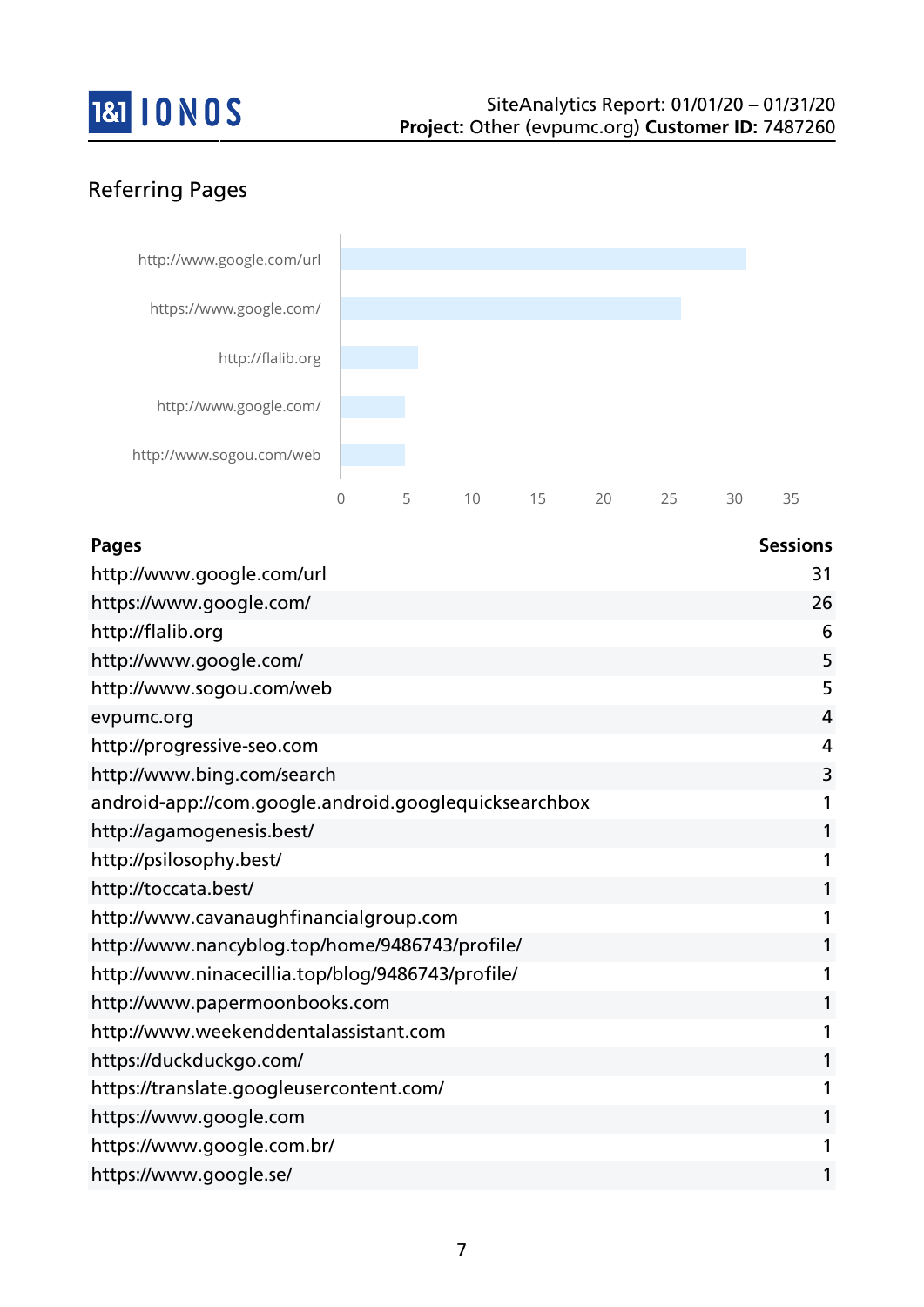

## **Browsers & Systems**

Browsers



| <b>Browsers</b>                  | <b>Sessions</b> | Percentage |
|----------------------------------|-----------------|------------|
| Chrome                           | 140             | 25.59%     |
| <b>Chrome Mobile</b>             | 51              | 9.32%      |
| IE                               | 47              | 8.59%      |
| Android webview                  | 45              | 8.23%      |
| <b>CM Mobile Browser</b>         | 44              | 8.04%      |
| Mobile QQbrowser                 | 41              | 7.50%      |
| Firefox                          | 36              | 6.58%      |
| Python-requests                  | 10              | 1.83%      |
| Safari                           | 9               | 1.65%      |
| Safari mobile                    | 9               | 1.65%      |
| Microsoft Edge                   | 7               | 1.28%      |
| Apache-HttpClient                | 6               | 1.10%      |
| Opera                            | 5               | 0.91%      |
| Go http package                  | 3               | 0.55%      |
| <b>Apple Mail</b>                | $\overline{2}$  | 0.37%      |
| Android browser                  | 1               | 0.18%      |
| <b>Chrome Headless</b>           | 1               | 0.18%      |
| Guzzle                           | $\mathbf{1}$    | 0.18%      |
| <b>Mobile Samsung Browser</b>    | 1               | 0.18%      |
| <b>Screaming Frog SEO Spider</b> | 1               | 0.18%      |
| <b>CURL</b>                      | 1               | 0.18%      |
| Could not be identified          | 86              | 15.72%     |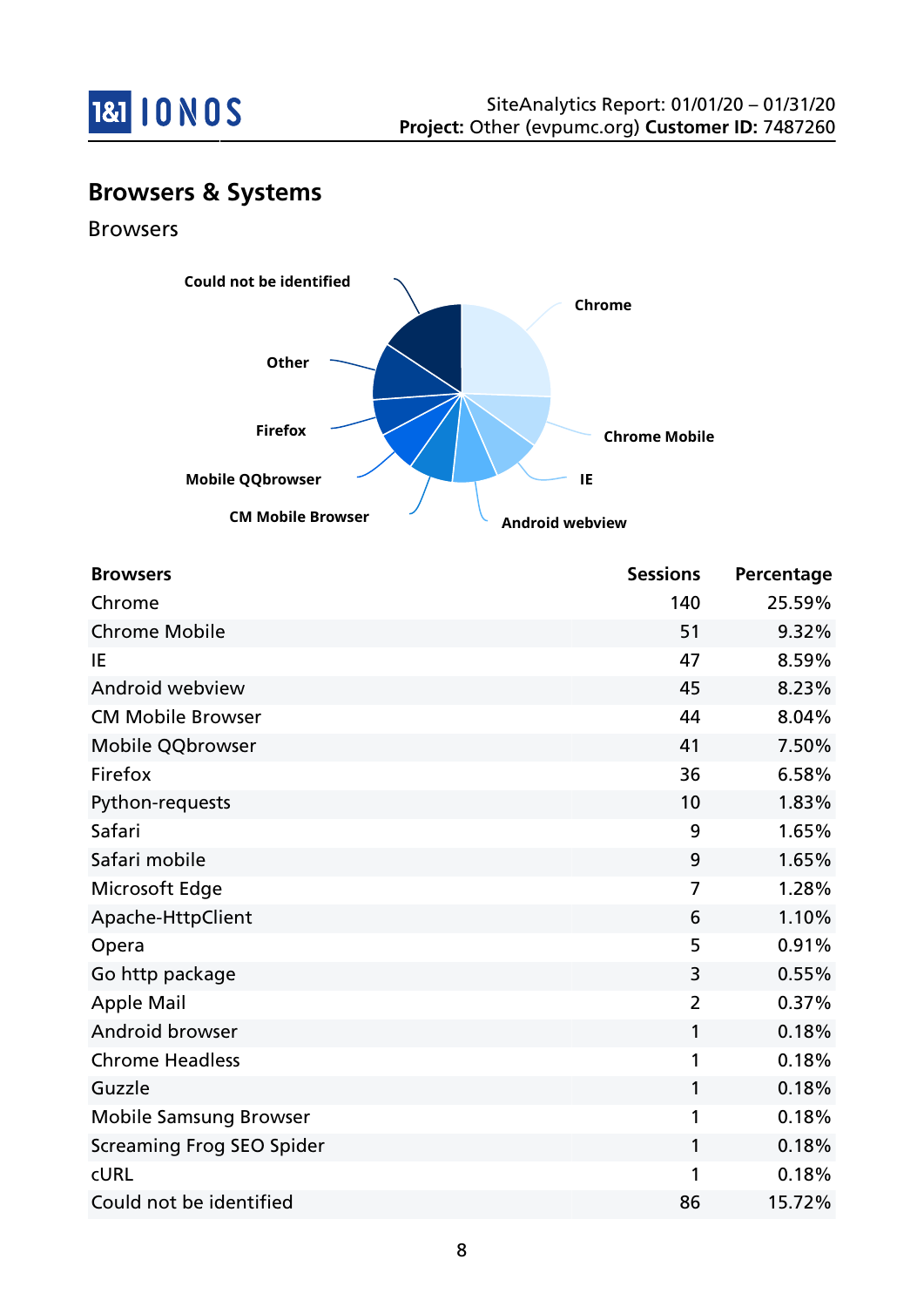

| <b>Browsers</b><br><b>Total</b>                                                   | <b>Sessions</b><br>547 | Percentage<br>100.00% |
|-----------------------------------------------------------------------------------|------------------------|-----------------------|
| <b>Operating Systems</b>                                                          |                        |                       |
| Could not be identified<br><b>JVM</b><br>iOS<br>macOS<br>Linux<br>OS X<br>Android | <b>Windows</b>         |                       |
| <b>Operating Systems</b>                                                          | <b>Sessions</b>        | Percentage            |
| Windows                                                                           | 206                    | 37.66%                |
| Android                                                                           | 185                    | 33.82%                |
| OS X                                                                              | 34                     | 6.22%                 |
| Linux                                                                             | 23                     | 4.20%                 |
| macOS                                                                             | 13                     | 2.38%                 |
| $\sim$                                                                            | $\sim$                 | 1.0201                |

| <b>Total</b>            | 547 | 100.00% |
|-------------------------|-----|---------|
| Could not be identified | 70  | 12.80%  |
| <b>JVM</b>              | b   | 1.10%   |
| iOS                     | 10  | 1.83%   |
|                         |     |         |

# **Visitor Locations**

| Countries             |                 |            |
|-----------------------|-----------------|------------|
| <b>Countries</b>      | <b>Sessions</b> | Percentage |
| <b>United States</b>  | 229             | 41.86%     |
| China                 | 77              | 14.08%     |
| Singapore             | 76              | 13.89%     |
| Hong Kong             | 43              | 7.86%      |
| <b>Netherlands</b>    | 23              | 4.20%      |
| Germany               | 16              | 2.93%      |
| <b>United Kingdom</b> | 11              | 2.01%      |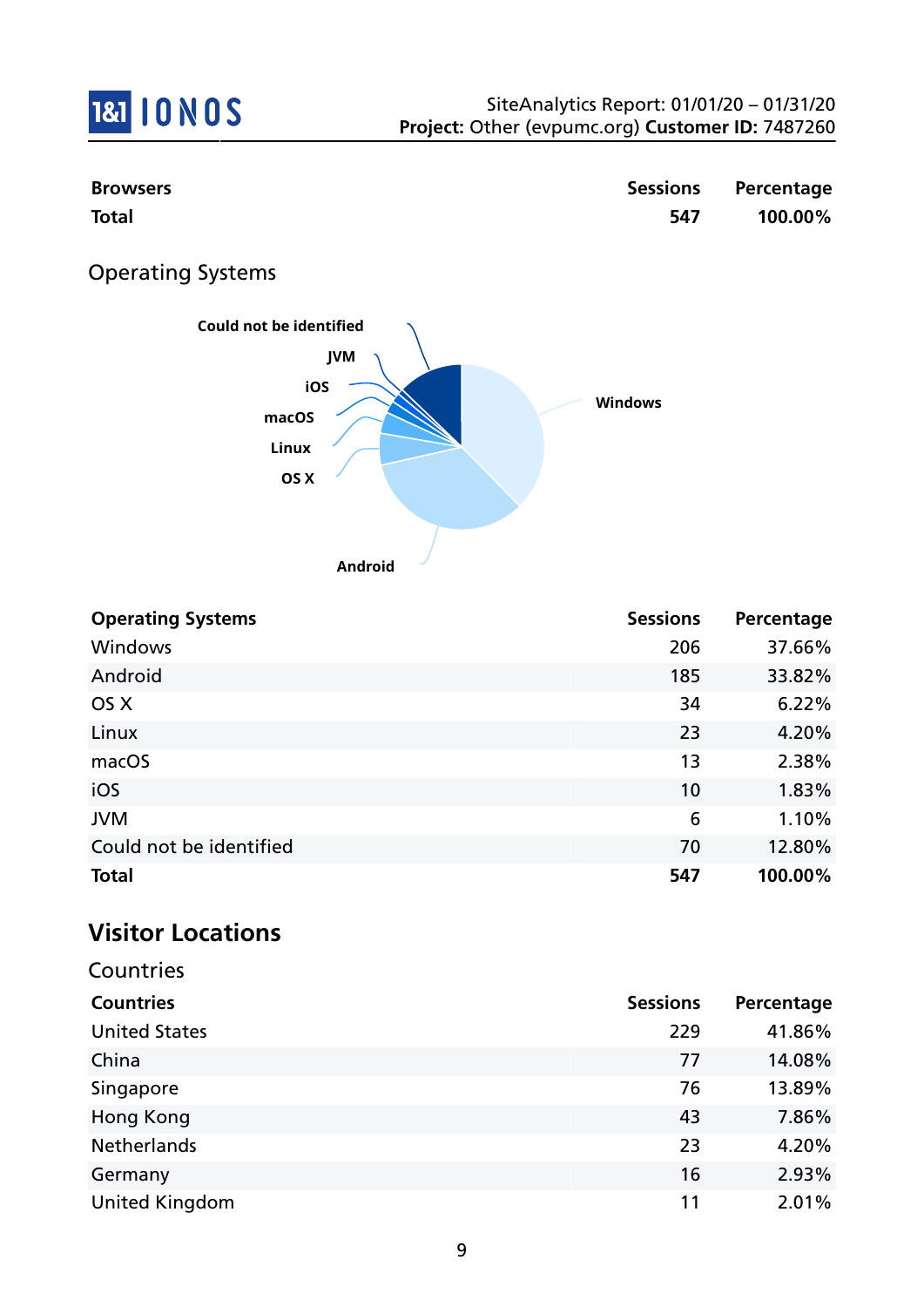

| <b>Countries</b>        | <b>Sessions</b> | Percentage |
|-------------------------|-----------------|------------|
| Hungary                 | 10              | 1.83%      |
| Canada                  | 9               | 1.65%      |
| <b>Ukraine</b>          | 8               | 1.46%      |
| France                  | $\overline{7}$  | 1.28%      |
| Russia                  | $\overline{7}$  | 1.28%      |
| Ireland                 | $\overline{4}$  | 0.73%      |
| Nigeria                 | $\overline{4}$  | 0.73%      |
| India                   | 3               | 0.55%      |
| <b>Brazil</b>           | $\overline{2}$  | 0.37%      |
| Egypt                   | $\overline{2}$  | 0.37%      |
| Italy                   | $\overline{2}$  | 0.37%      |
| Poland                  | $\overline{2}$  | 0.37%      |
| Lithuania               | 1               | 0.18%      |
| Philippines             | 1               | 0.18%      |
| Pakistan                | 1               | 0.18%      |
| Seychelles              | 1               | 0.18%      |
| Sweden                  | 1               | 0.18%      |
| Senegal                 | 1               | 0.18%      |
| Thailand                | 1               | 0.18%      |
| Taiwan                  | 1               | 0.18%      |
| South Africa            | 1               | 0.18%      |
| Could not be identified | 3               | 0.55%      |
| <b>Total</b>            | 547             | 100.00%    |

### **Continents**

| <b>Continents</b>       | <b>Sessions</b> | Percentage |
|-------------------------|-----------------|------------|
| <b>North America</b>    | 238             | 43.51%     |
| Asia                    | 203             | 37.11%     |
| Europe                  | 92              | 16.82%     |
| Africa                  | 9               | 1.65%      |
| South America           | $\overline{2}$  | 0.37%      |
| Could not be identified | 3               | 0.55%      |
| <b>Total</b>            | 547             | 100.00%    |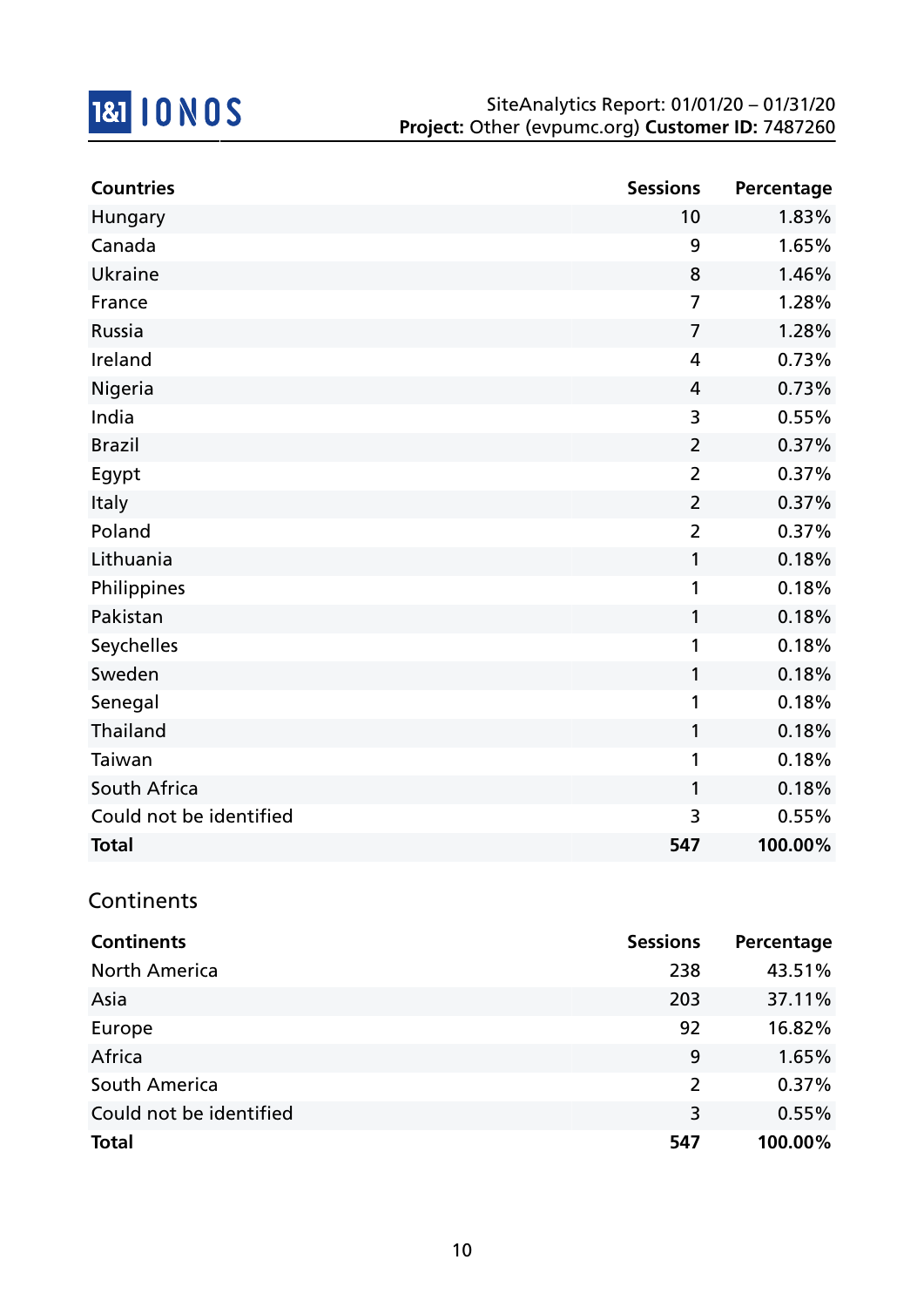

## **Information about the evaluations**

#### Visitors

This evaluation shows how many visitors accessed your website. Visitors are uniquely identified on the basis of the IP address and the browser ID. If a visitor goes to your website more than once a day, only one visitor is counted.

#### Sessions

This evaluation shows the number of sessions. A session starts when a visitor accesses your website and ends when he or she leaves it. A session ends automatically after 30 minutes without activity. If a visitor goes to your website more than once a day, multiple sessions are counted.

#### Search Engine Robots

This evaluation shows which search engine robots have accessed the pages of your website. Search engine robots automatically search the content of websites in order to keep search engine entries up to date.

#### Most Frequently Visited Pages

This evaluation shows which pages of your website were visited most often.

#### Keywords

This evaluations shows the keywords with which your website was most commonly found in search engines.

#### Referring Pages

This evaluation shows the websites from which visitors were transferred to your website.

#### Browsers

This evaluation shows which browsers visitors used to access your website. This way, you know which browsers to optimize your website for, for example.

#### Operating Systems

This evaluation shows which operating systems visitors used to access your website. This way, you know which operating systems are most popular with your visitors, for example, and you can optimize your website for these operating systems.